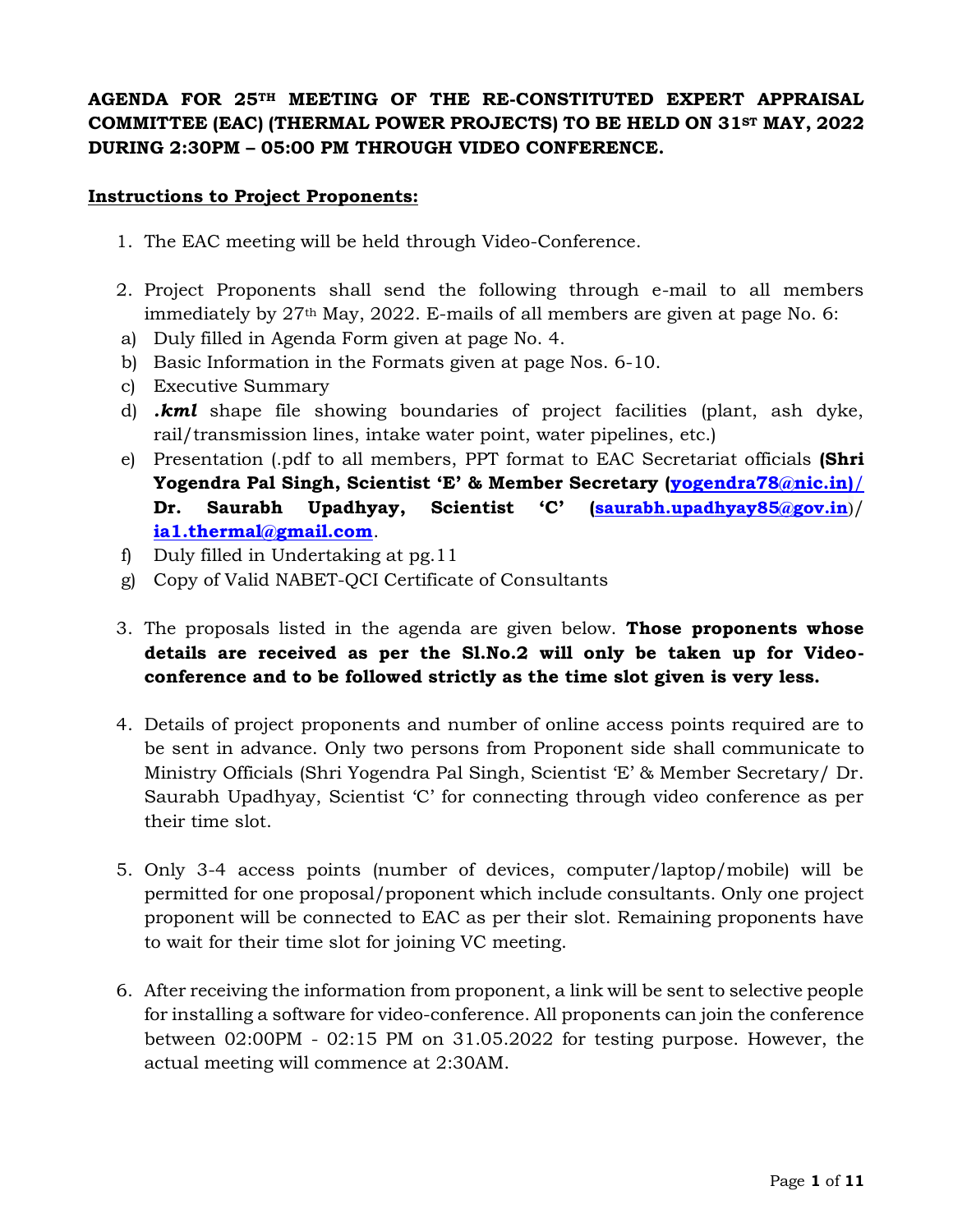- 7. Project Proponent shall present salient points of the proposal. Only one person should speak at a time and keep the audio switched off during conference. Remaining shall keep their audio on 'mute' mode.
- 8. Time slot is given for discussion on project proposal. Accordingly, Project Proponents shall be ready for online connection at least 10 min before their given slot. It is endeavored to complete all projects within the stipulated time given by NIC. Accordingly, Project Proponents are required to cooperate and maintain timings. If any problem faced please contact **Mr. Kamal, Moderator, NIC (Mobile No. 8800225087, Email- [support-ipb@nic.in\)](mailto:support-ipb@nic.in)**.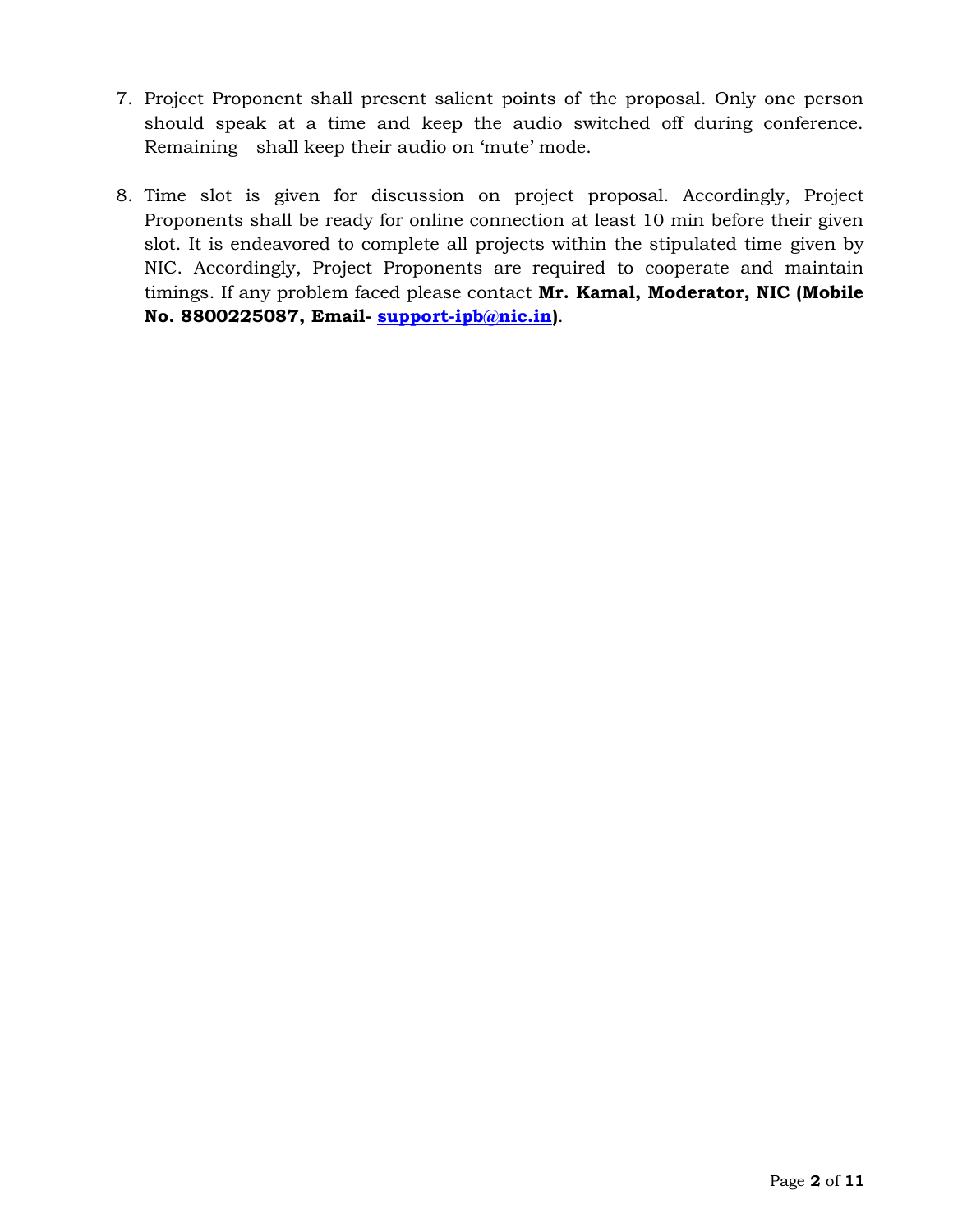**AGENDA OF 25TH MEETING OF THE EXPERT APPRAISAL COMMITTEE ON THERMAL POWER PROJECTS**

| <b>DATE</b> | 31 <sup>st</sup> MAY, 2022 |
|-------------|----------------------------|
| <b>TIME</b> | 02:30 PM - 05:00PM         |
| <b>MODE</b> | VIDEO-CONFERENCE           |

| Agenda   |                                                                                  |  |  |  |
|----------|----------------------------------------------------------------------------------|--|--|--|
| Item No. | Confirmation of the minutes of 24 <sup>th</sup> EAC meeting.                     |  |  |  |
| 25.1     |                                                                                  |  |  |  |
|          | <b>Consideration of Proposals</b>                                                |  |  |  |
| Agenda   |                                                                                  |  |  |  |
| Item No. | Stand alone Waste to Energy Plant from 24 MW to 60 MW in Tehsil Narela, District |  |  |  |
| 25.2     | North West, Delhi by M/s. Delhi Municipal Solid Waste Solutions Ltd (DMSWSL)     |  |  |  |
|          | Terms of Reference (TOR) - reg.                                                  |  |  |  |
| 02:30 PM |                                                                                  |  |  |  |
| to 05:00 | [Proposal No. IA/DL/THE/271398/2022; F. No. J-13012/01/2022-IA.I(T)]             |  |  |  |
| PM       |                                                                                  |  |  |  |
| Agenda   |                                                                                  |  |  |  |
| Item No. |                                                                                  |  |  |  |
| 25.3     |                                                                                  |  |  |  |
|          | Any other items with the permission of the Chair                                 |  |  |  |
| 01:30 PM |                                                                                  |  |  |  |
| onwards  |                                                                                  |  |  |  |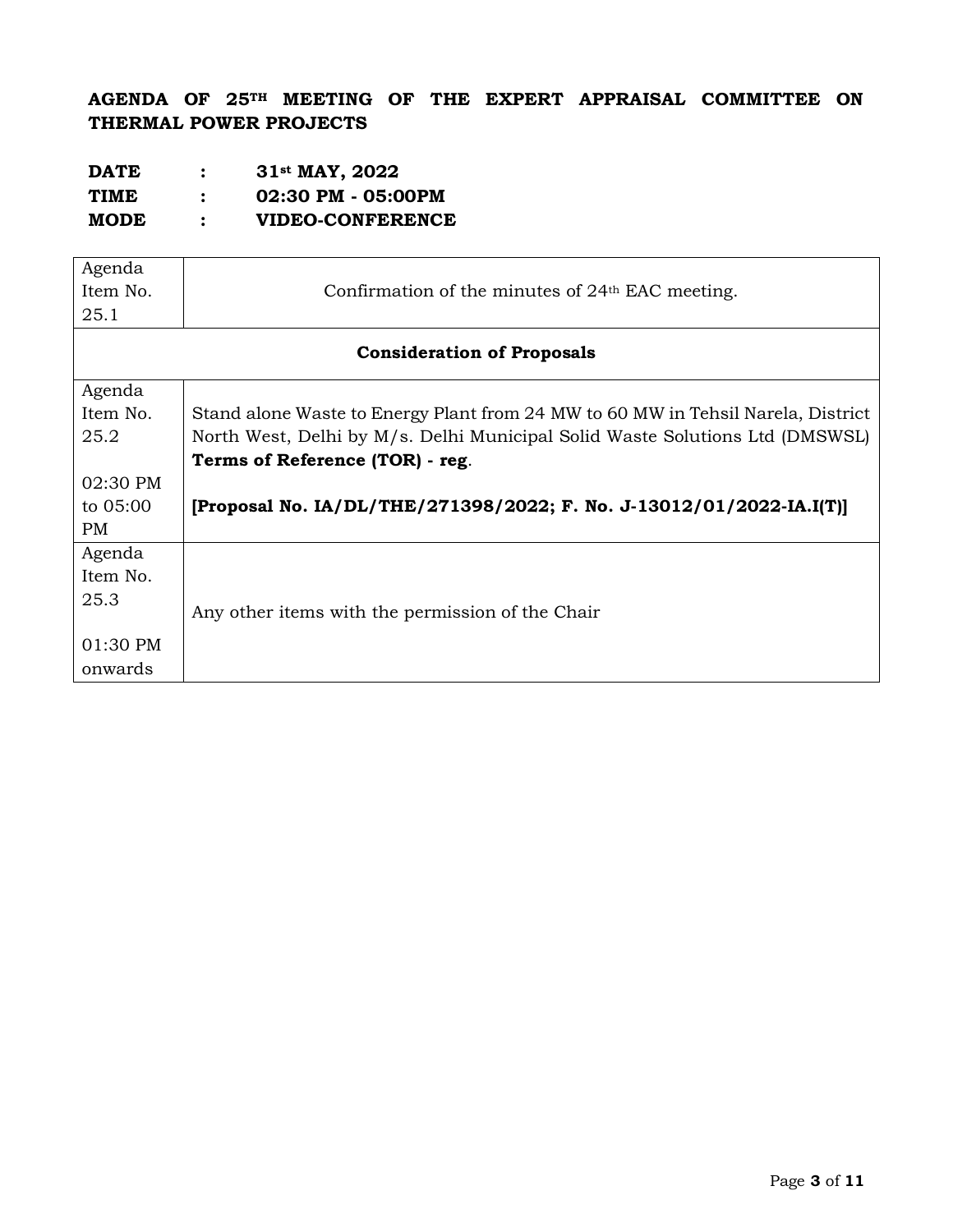# **Agenda Form**

| Agenda No:        |                                                                               | Project Proponent Organisation: |                          |                                                                        |
|-------------------|-------------------------------------------------------------------------------|---------------------------------|--------------------------|------------------------------------------------------------------------|
|                   |                                                                               | Consultant Organisation:        |                          |                                                                        |
|                   |                                                                               | Subject:                        |                          |                                                                        |
| Attendance Sheet: |                                                                               |                                 |                          |                                                                        |
| Sl.No.            | Name                                                                          |                                 | E-mail & Phone<br>Number | Whether Video<br>Conference' access is<br>required or not.<br>(Yes/No) |
|                   | Project Proponent:<br>Name and Phone no. of Coordinator for video-conference: |                                 |                          |                                                                        |
| $\mathbf{1}$      |                                                                               |                                 |                          |                                                                        |
| $\sqrt{2}$        |                                                                               |                                 |                          |                                                                        |
| 3                 |                                                                               |                                 |                          |                                                                        |
| $\overline{4}$    |                                                                               |                                 |                          |                                                                        |
| Consultants:      |                                                                               |                                 |                          |                                                                        |
| 5                 |                                                                               |                                 |                          |                                                                        |
| 6                 |                                                                               |                                 |                          |                                                                        |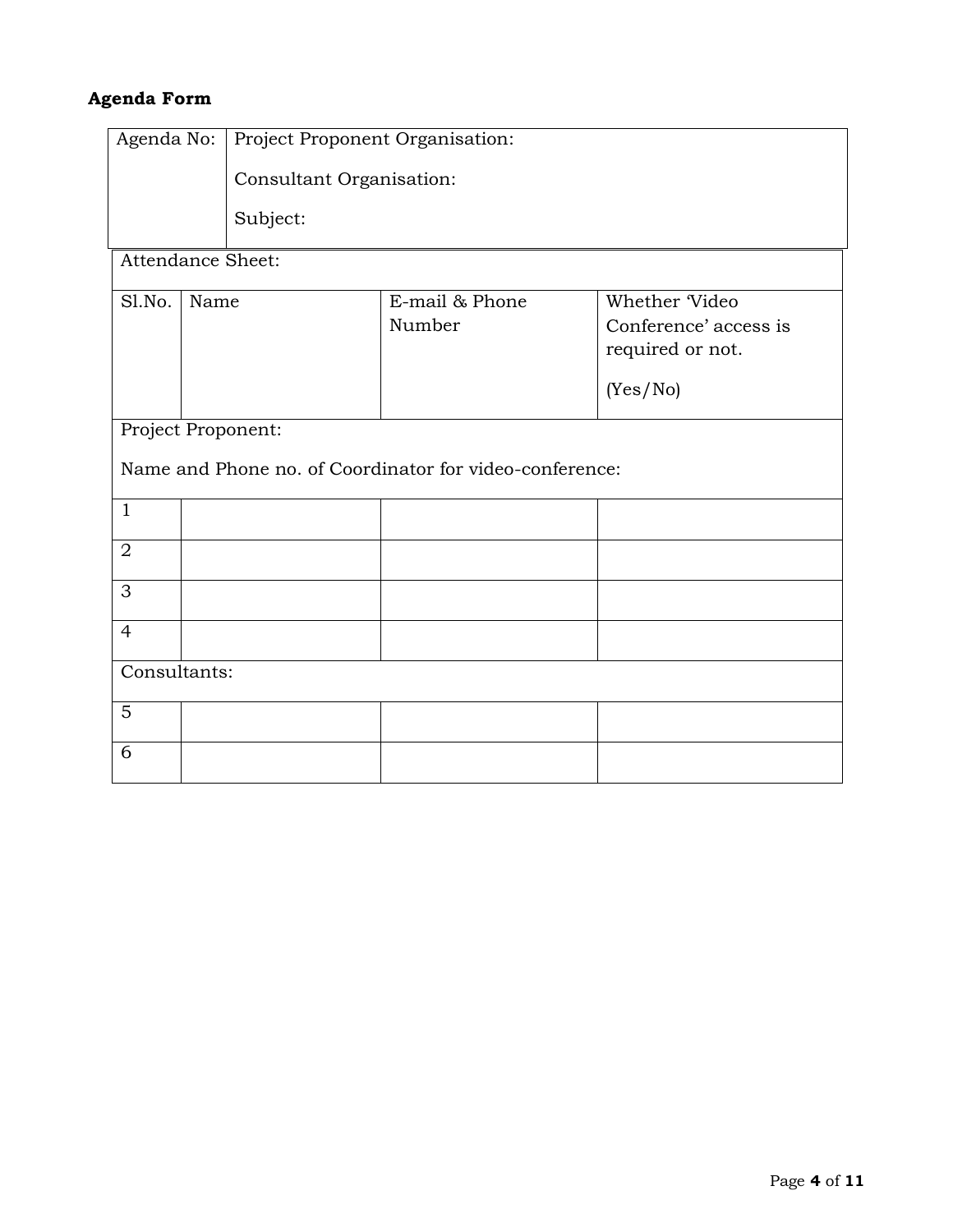# **List & Correspondence addresses of Members of EAC (Thermal Power)**

| S.<br>No. | <b>Name &amp; Address</b>                                                                    | Role                | E-mail                                           |
|-----------|----------------------------------------------------------------------------------------------|---------------------|--------------------------------------------------|
| 1.        | Shri Gururaj P. Kundargi                                                                     | Chairman            | gpkundargi@gmail.com                             |
| 2.        | Shri Suramya Dolarray Vora,<br>IFS (Retd.)                                                   | Member              | suramya.vora@gmail.com                           |
| 3.        | Dr. Narmada Prasad Shukla                                                                    | Member              | shuklanp55@gmail.com                             |
| 4.        | Dr. Santosh Kumar<br>Hampannavar                                                             | Member              | santoshkumar777@yahoo.com                        |
| 5.        | Dr. Umesh Jagannathrao<br>Kahalekar                                                          | Member              | ukahalekar@rediffmail.com                        |
| 6.        | Shri K. B. Biswas                                                                            | Member              | biswaskiriti@gmail.com                           |
| 7.        | Dr. Nandini N                                                                                | Member              | sai.nandinin@gmail.com                           |
| 8.        | Dr. Unmesh Patnaik                                                                           | Member              | unmesh.patnaik@tiss.edu                          |
| 9.        | Dr. Nazimuddin/ Dr. S. K.<br>Paliwal<br>Representative of Central<br>Pollution Control Board | Member              | Nazim.cpcb@nic.in/sanjeevpaliw<br>al.cpcb@nic.in |
| 10.       | Shri Mahi Pal Singh,<br>Representative of CEA                                                | Member              | mpsingh.cea@nic.in                               |
| 11.       | Professor S S Rai,<br>Representative of IIT/ISM<br>Dhanbad                                   | Member              | sheoshankar@iitism.ac.in                         |
| 12.       | Prof R.K. Giri<br>Representative of IMD                                                      | Member              | rk.giriccs@gmail.com                             |
| 13.       | Shri Yogendra Pal Singh<br>Scientist 'E'                                                     | Member<br>Secretary | yogendra78@nic.in                                |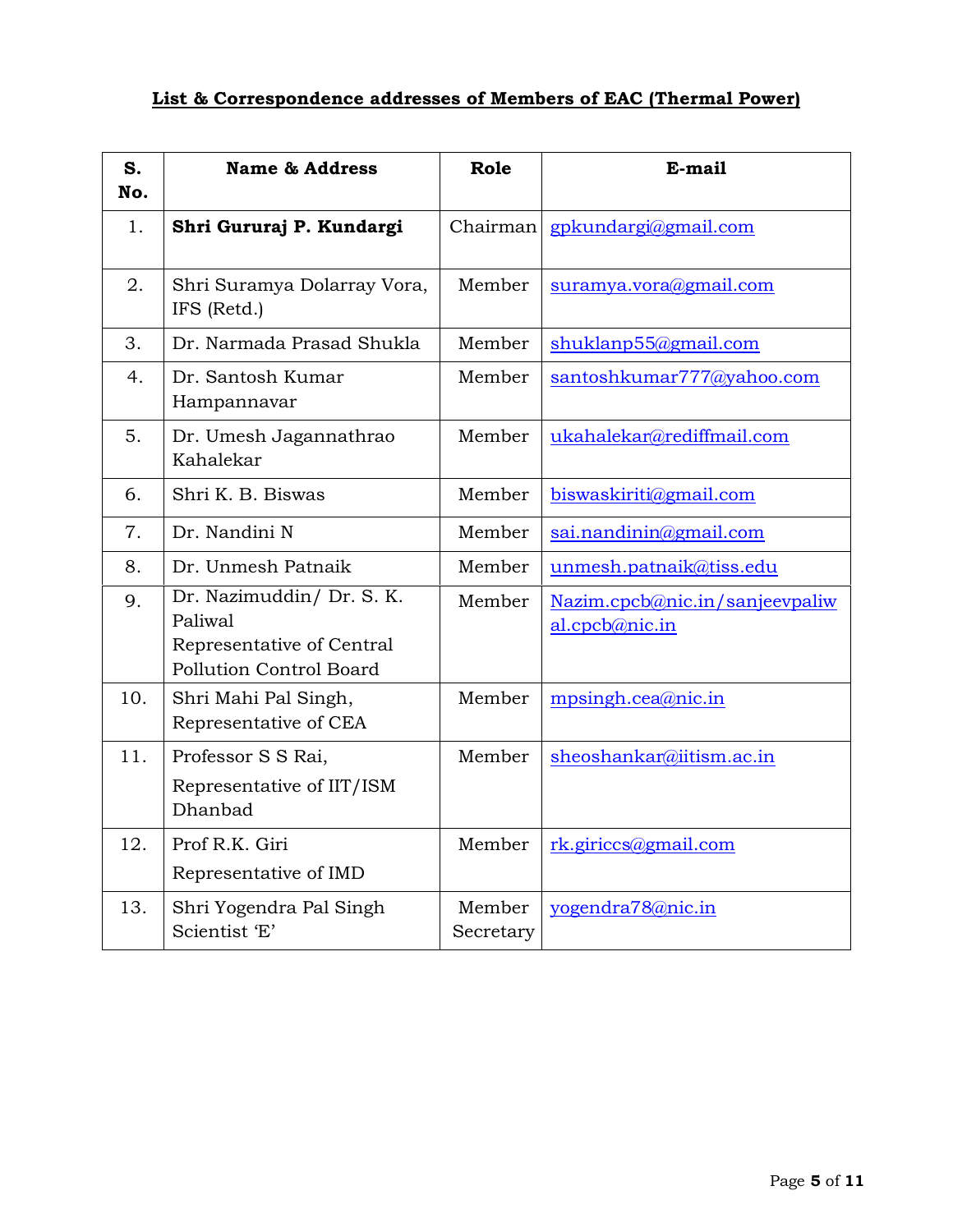### **Basic Information: BASIC INFORMATION TO BE FILLED UP FOREC/EXTENSION OF EC/ AMENDMENT OF EC PROPOSAL (To be submitted in word format):**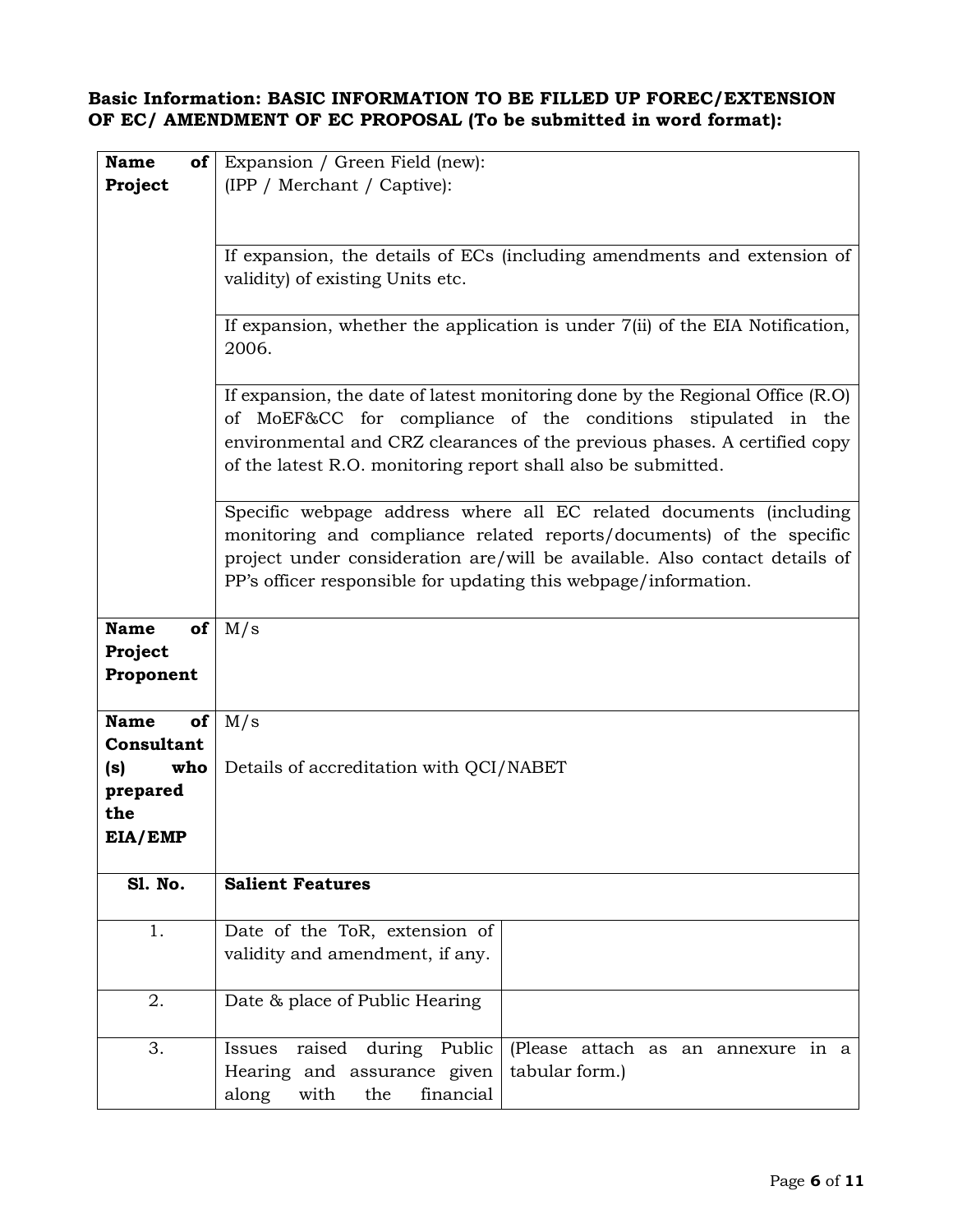|     | provisions, if any, by the project<br>proponent.                                                                                                                                             |                                                    |
|-----|----------------------------------------------------------------------------------------------------------------------------------------------------------------------------------------------|----------------------------------------------------|
| 4.  | proposal<br>for<br>If<br>the<br>is<br>re-<br>consideration, the dates of the<br>earlier EAC meeting (s) and the<br>information/documents sought.                                             |                                                    |
| 5.  | Location of TPP<br>Village:<br>Taluk:<br>District:<br>State:<br>Co-ordinates of all four corners:<br>Average height of (a) TPP site, (b)<br>ash pond site etc above MSL (m)                  | a) TPP site; b) Ash pond site;<br>c) township etc. |
| 6.  | Whether the project is in the<br>Critically Polluted Area (CPA) or<br>within 10 km of CPA. If so, the<br>details thereof:                                                                    |                                                    |
| 7.  | Capacity & Unit Configurations:                                                                                                                                                              | <b>MW</b>                                          |
| 8.  | Land requirement:<br>a) TPP site<br>Ash Pond<br>b)<br>c) Township<br>d) MGR etc.<br>(if expansion state additional<br>land requirement)                                                      | Acres / Hectares                                   |
| 9.  | Status of Land acquisition:                                                                                                                                                                  |                                                    |
| 10. | Status of the project:<br>If under construction phase:<br>please specify the reasons for<br>delay, works completed till date<br>and balance works along with<br>expected date of completion. |                                                    |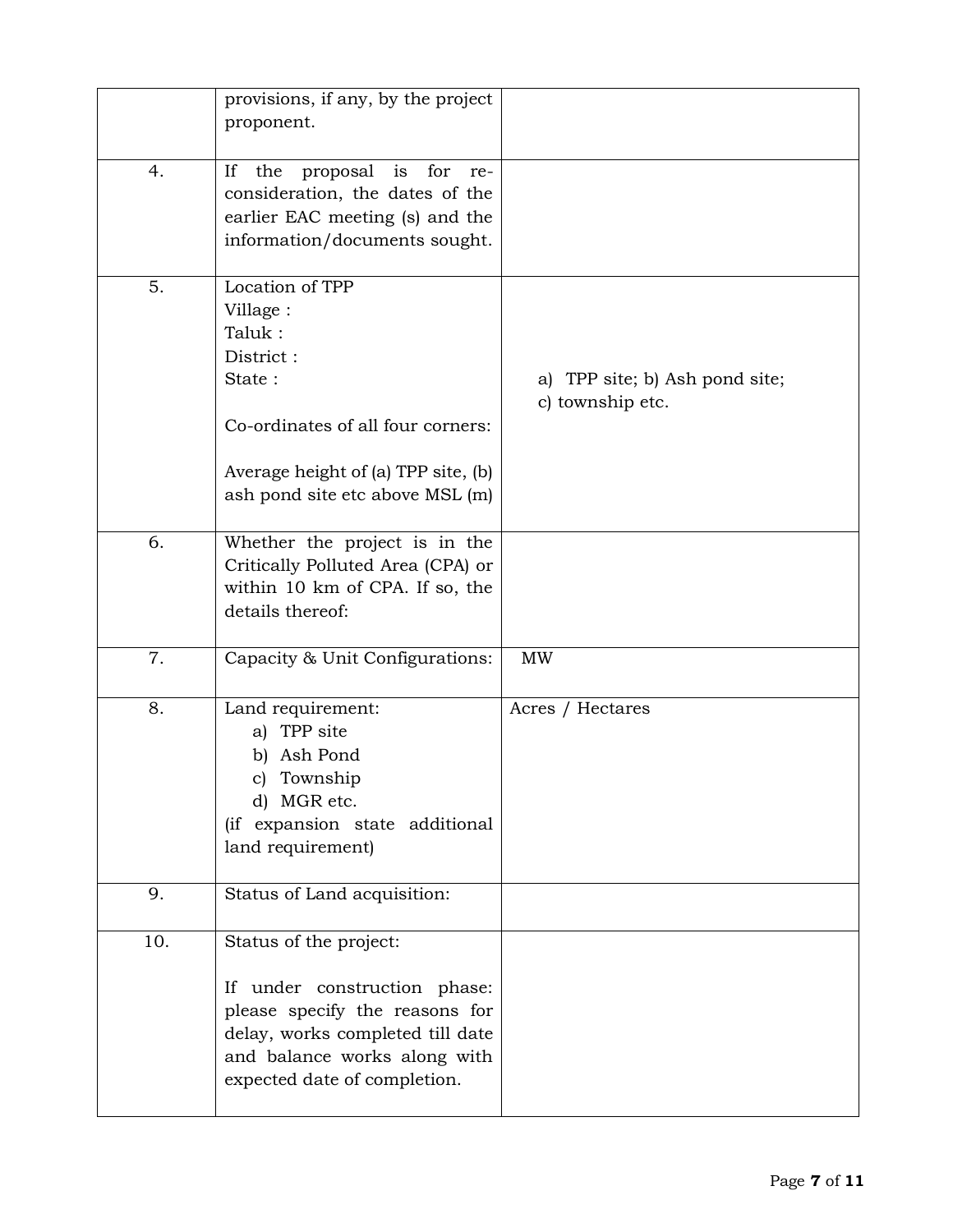|     | If under operation phase, date of     |                                              |
|-----|---------------------------------------|----------------------------------------------|
|     | commissioning (COD) of each           |                                              |
|     | unit. Whether the plant was           |                                              |
|     | under<br>shutdown<br>since            |                                              |
|     | commissioning,<br>details<br>and      |                                              |
|     | reasons.                              |                                              |
| 11. | Break-Up of Land-Use of TPP           | (Acres / Hectares)                           |
|     | site:                                 | Forests land (Type and density) :            |
|     |                                       | Double Crop agricultural land:               |
|     |                                       | Single crop agricultural land:               |
|     |                                       | Waste/Barren land:                           |
|     |                                       | Grazing/Community land:                      |
|     |                                       | Others (specify) :                           |
|     |                                       | (Status of land allotment/acquisition)       |
|     |                                       |                                              |
| 12. | Fuel to be used:                      | Coal/Lignite / Gas / Others (Specify)        |
| 13. | Quantity of Fuel Required per         | MTPA / MMSCMD (Million Tonne Per             |
|     | Annum:                                | Annum)                                       |
|     |                                       |                                              |
| 14. | Coal Linkage / Coal Block:            | details<br>of<br>Quantity<br>and<br>Linkage  |
|     | (If Block allotted, status of EC $\&$ | available:                                   |
|     | FC of the Block)                      | Name of Block                                |
|     |                                       |                                              |
|     |                                       | The method of obtaining remaining coal:      |
|     |                                       | (LOA issued on)                              |
|     |                                       |                                              |
|     |                                       |                                              |
|     |                                       |                                              |
|     |                                       |                                              |
| 15. | Details<br>of<br>mode<br>of           | Total distance from the source to            |
|     | transportation of coal from coal      | Rail: km (from  To )                         |
|     | source to the plant premises          | Road:  km (from  To )                        |
|     | along with distances.                 | Pipe/closed/open conveyor:<br>$\cdots$<br>km |
|     |                                       | $(from \dots To \dots)$                      |
|     |                                       | Sea:  km (from  To )                         |
| 16. | Disposal<br>Fly<br>Ash<br>System      | High / Medium / Lean concentration           |
|     | proposed:                             | slurry.                                      |
|     |                                       |                                              |
| 17. | Ash Pond / Dyke:                      | (If expansion project state additional area  |
|     | (Area, Location & Co-ordinates)       | required for ash pond)                       |
|     | Average height of area above          |                                              |
|     | MSL(m)                                |                                              |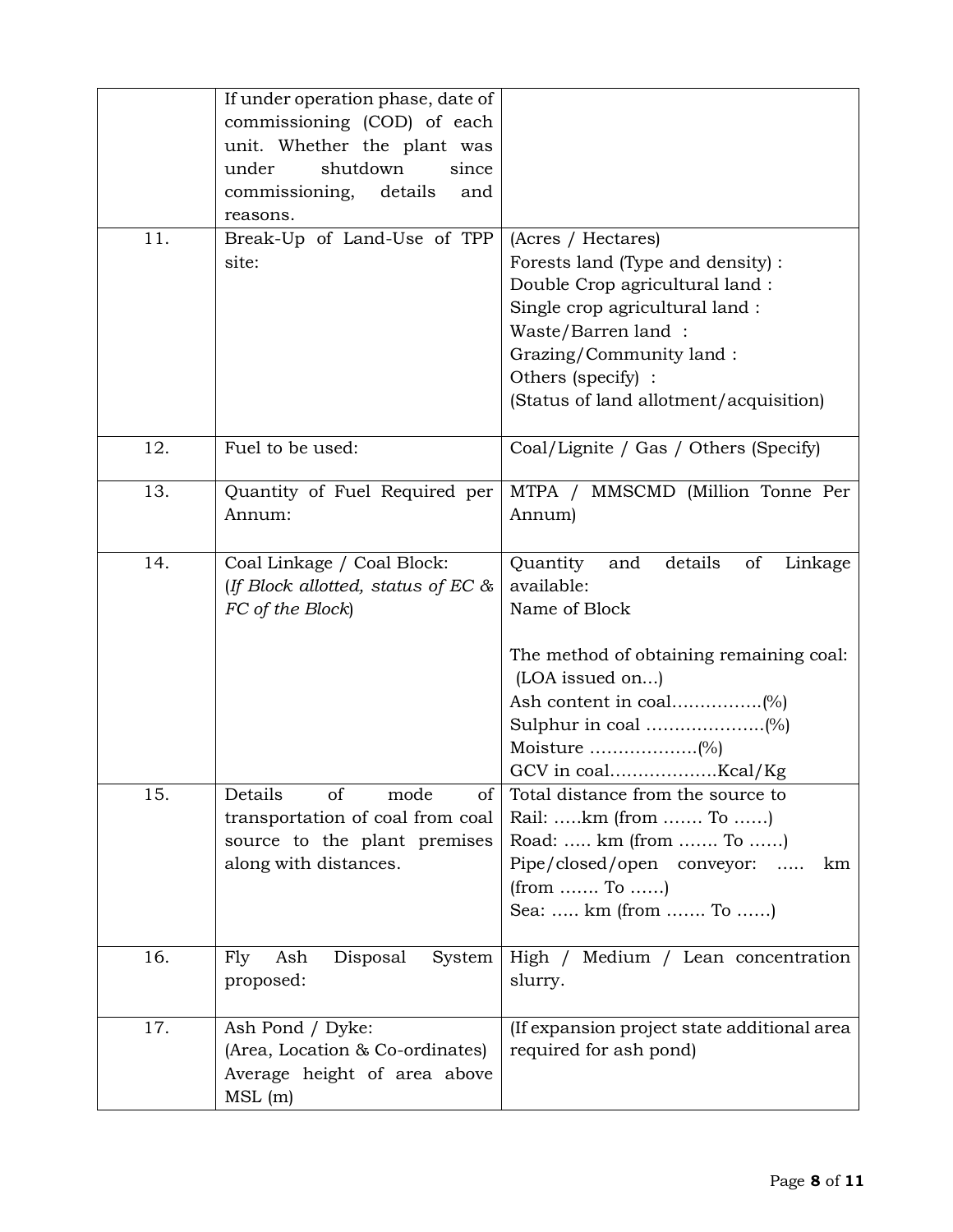| 18. | Quantity of Fly Ash to be<br>Generated:                                                                                                                                                                | <b>MTPA</b>                                                                                                              |
|-----|--------------------------------------------------------------------------------------------------------------------------------------------------------------------------------------------------------|--------------------------------------------------------------------------------------------------------------------------|
| 19. | Quantity of Bottom Ash to be<br>Generated:                                                                                                                                                             | <b>MTPA</b>                                                                                                              |
| 20. | Fly Ash utilisation percentage<br>with details :                                                                                                                                                       | (MoU<br>with<br><b>Brick</b><br>Cement/<br>Manufactures/ Others)                                                         |
| 21. | Stack Height (m)<br>& Type of Flue                                                                                                                                                                     | Single/Bi/Tri Flue                                                                                                       |
| 22. | Source of Water:                                                                                                                                                                                       | Sea / River / Barrage (Name)<br>(Downstream / Upstream)<br>(HFL of nearest river if located within 10<br>kms study area) |
| 23. | Quantity of water requirement:                                                                                                                                                                         | MLD / MCM                                                                                                                |
| 24. | Distance of source of water from<br>Plant:                                                                                                                                                             | Km / m (from intake point)                                                                                               |
| 25. | Whether barrage/ weir/ intake<br>well/<br>jack<br>well/<br>others<br>proposed:                                                                                                                         | Yes / No (If yes, give details)                                                                                          |
| 26. | Mode of conveyance of water:                                                                                                                                                                           | Pipeline / canal / others                                                                                                |
| 27. | Status of water linkage:                                                                                                                                                                               | (Date of allocation obtained)                                                                                            |
| 28. | (If)<br>Sea<br>water)<br>source<br>is<br><b>Desalination Plant Capacity</b>                                                                                                                            |                                                                                                                          |
| 29. | Mode / Management of Brine:                                                                                                                                                                            | Details                                                                                                                  |
| 30. | Cooling system                                                                                                                                                                                         | Induced/ Natural draft                                                                                                   |
| 31. | CRZ Clearance                                                                                                                                                                                          | (Status)                                                                                                                 |
| 32. | Names & distance of National<br>Wildlife<br>sanctuaries,<br>parks,<br>Biosphere reserves,<br>Heritage<br>sites Rivers, Tanks, Reserve<br>Forests etc. Located within 10<br>Km from the plant boundary: |                                                                                                                          |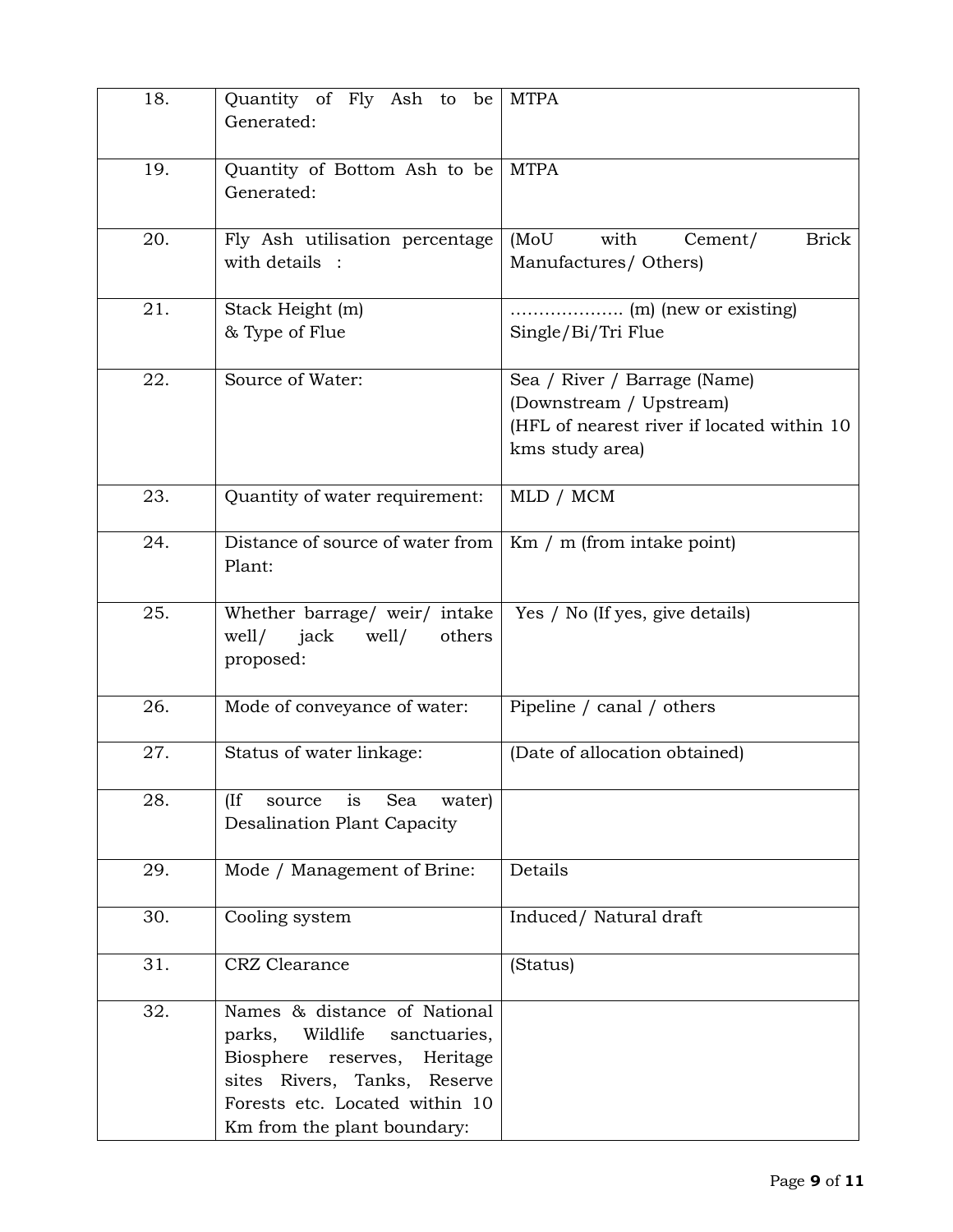| 33. | Any litigation/Court case<br>pertaining to the project:                                                                                                                          | please provide a list with details and<br>status as annexure                         |
|-----|----------------------------------------------------------------------------------------------------------------------------------------------------------------------------------|--------------------------------------------------------------------------------------|
| 32. | Is the proposal under any<br>investigation? If so,<br>details<br>thereof.                                                                                                        |                                                                                      |
| 33. | Any violation case<br>pertaining to the project:                                                                                                                                 | please provide a list with details and<br>status as annexure                         |
| 34. | Cost of the Project (As per EC)<br>and revised):<br>Cost of the proposed activity in<br>the amendment:                                                                           |                                                                                      |
| 35. | Employment Potential for entire<br>project/plant and employment<br>potential for the proposed<br>amendment (specify number of<br>and<br>quantitative<br>persons<br>information). |                                                                                      |
| 36. | Benefits of the project (specify<br>quantitative information)                                                                                                                    |                                                                                      |
| 37. | Any other declaration                                                                                                                                                            |                                                                                      |
|     |                                                                                                                                                                                  | Certified that the above information is true to the best of my knowledge and belief. |

### **Date:**

## **(SIGNATURE OF AUTHORISED REPRESENTATIVE)**

**Place :**

#### **NAME & DESIGNATION :**

**Contact Nos. & E-mail :**

**Name of the project Addressed detailed E-mail/contact No.**